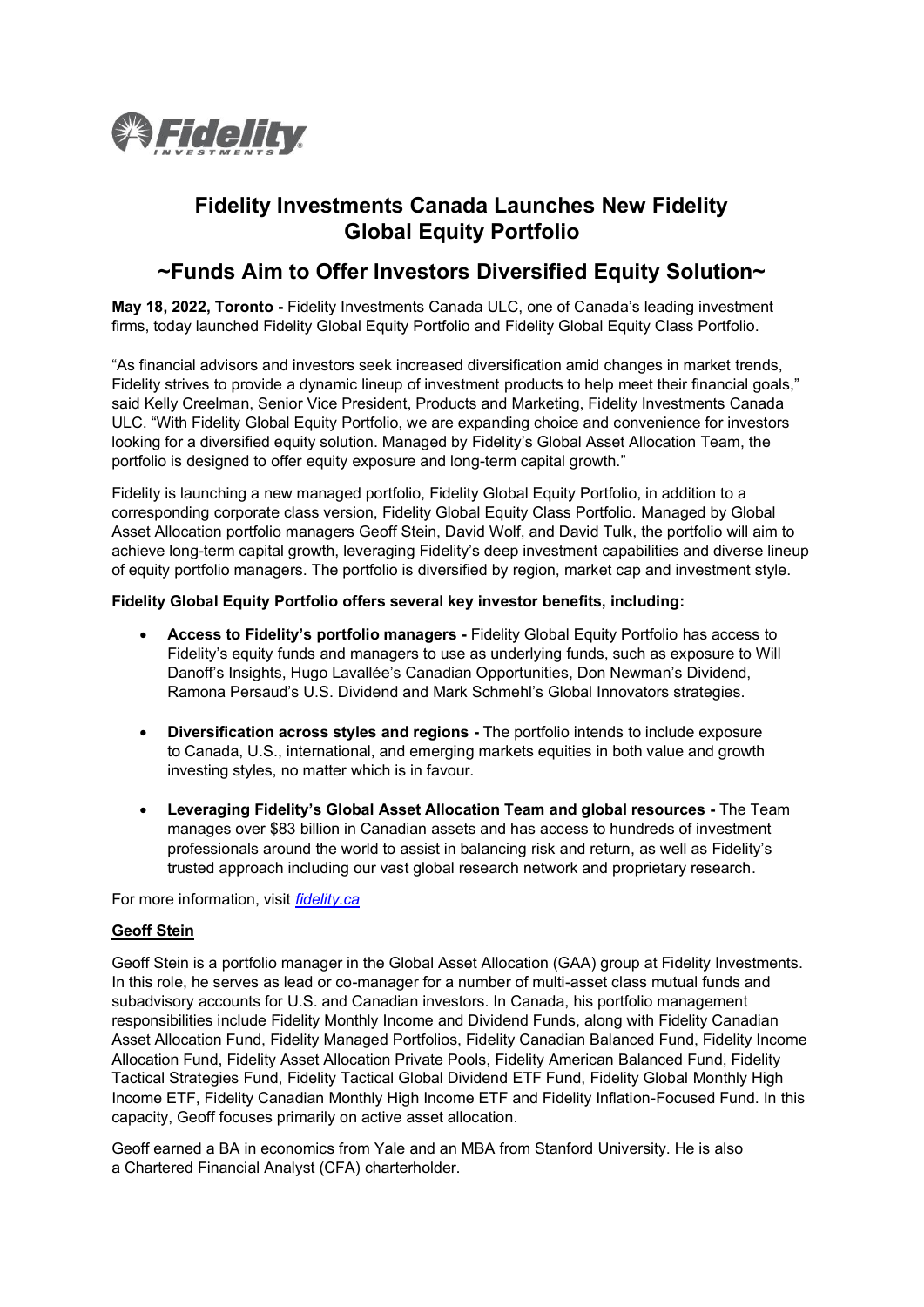## **David Wolf**

David Wolf is a portfolio manager in the Global Asset Allocation (GAA) group at Fidelity Investments. In this role, he serves as portfolio co-manager for a number of multi-asset class strategies for Canadian investors. His portfolio management responsibilities include Fidelity Monthly Income Fund and Fidelity Dividend Fund, along with Fidelity Canadian Asset Allocation Fund, Fidelity Conservative Income Fund, Fidelity Managed Portfolios, Fidelity Canadian Balanced Fund, Fidelity Income Allocation Fund, Fidelity American Balanced Fund, Fidelity Tactical Strategies Fund, Fidelity Tactical Global Dividend ETF Fund, Fidelity Global Monthly High Income ETF, Fidelity Canadian Monthly High Income ETF and Fidelity Inflation-Focused Fund. In this capacity, David focuses primarily on active asset allocation.

David earned a BA in economics from Princeton University, where he graduated magna cum laude and Phi Beta Kappa.

## **David Tulk**

David Tulk is a portfolio manager in the Global Asset Allocation (GAA) group at Fidelity Investments. He co-manages Fidelity Balanced Managed Risk Portfolio, Fidelity Conservative Income Fund, Fidelity Conservative Income Private Pool, Fidelity Conservative Managed Risk Portfolio, Fidelity Global Monthly High Income ETF, Fidelity Canadian Monthly High Income ETF, Fidelity Tactical Strategies Fund and Fidelity Inflation-Focused Fund. He is also a principal liaison for portfolio management to a broad range of current and prospective clients and internal partners, providing detailed portfolio reviews and serving as a key conduit of client objectives, requirements and marketplace insight back to the investment team.

David holds a master's degree in economics from Queen's University and an honours BSc in economics (quantitative methods) from the University of Toronto. David is a Chartered Financial Analyst (CFA) charterholder.

## **About Fidelity Investments Canada ULC**

At Fidelity, our mission is to build a better future for Canadian investors and help them stay ahead. We offer investors and institutions a range of innovative and trusted investment portfolios to help them reach their financial and life goals.

As a privately-owned company, our people and world class resources are committed to doing what is right for investors and their long-term success. Our clients have entrusted us with \$190 billion in assets under management (as at May 17, 2022) and they include individuals, financial advisors, pension plans, endowments, foundations and more.

We are proud to provide investors a full range of domestic, international and global equity and income-oriented mutual funds, ETFs, asset allocation strategies, managed portfolios, sustainable investing products, alternative mutual funds and a high net worth program. Fidelity is available through a number of advice-based distribution channels including financial planners, investment dealers, banks and insurance companies.

Commissions, trailing commissions, management fees, brokerage fees and expenses may be associated with investments in mutual funds and ETFs. Please read the mutual fund or ETF's prospectus, which contains detailed investment information, before investing. Mutual funds and ETFs are not guaranteed. Their values change frequently, and investors may experience a gain or a loss. Past performance may not be repeated.